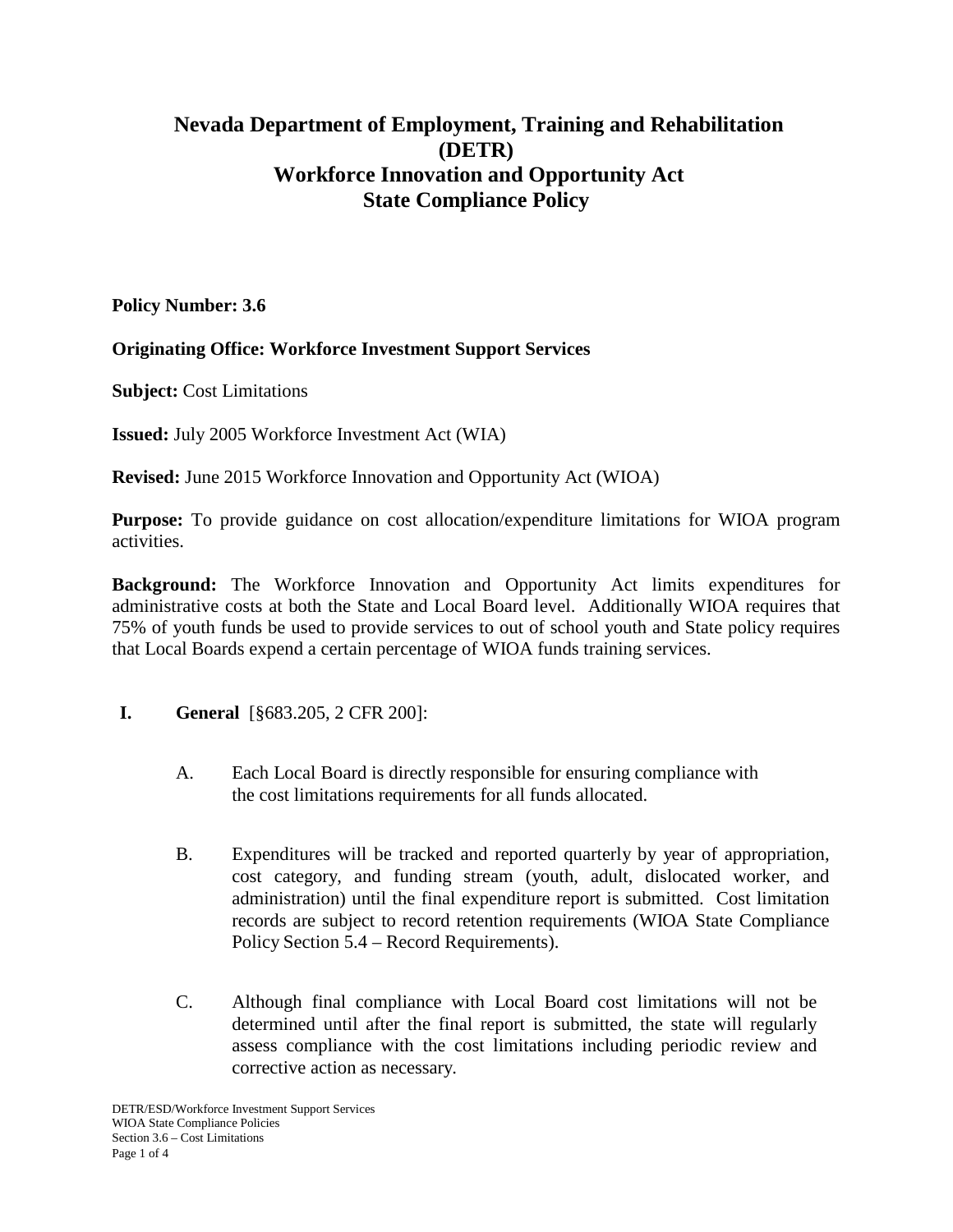- D. Failure to comply with cost limitations will result in disallowed costs or a reduction of obligated funds (WIOA State Compliance Policy Section 5.6 – Sanctions and Resolution Process).
- E. The cost limitation provisions apply to net allocations remaining after adjusting for the effects of recessions, reallocations, and transfers between funding streams.

## **II. Limitations:**

A. In accordance with Governor's Executive Order 2012-18; (This provision does not apply to Youth funding.)

Training expenditures for the purposes of this policy will include the following:

- Occupational Classroom Training/Nationally Recognized Certificate Training
- Customized Training
- Support Services related to participants in the Training activities listed above
- On the Job training

Occupational Classroom Training/Nationally Recognized Certificate Training is defined as occupational skills training (including stackable certificate training), training for nontraditional employment, skill upgrading and retaining. The primary intent of Training is to improve the earnings potential and employability of workers.

Customized Training is defined as training that is (A) designed to meet the specific requirements of an employer (including a group of employers; i.e. industry sector certificate programs); (B) conducted with a commitment by the employer to employ an individual (or individuals) on successful completion of the training; and (C) for the employer who pays (i) a significant portion of the cost of training, as determined by the local board involved, taking into account the size of the employer and such other factors as the local board determines to be appropriate, which may include the number of employees participating in training, wage and benefits levels of those employees (at present and anticipated upon completion of the training), relation of the training to the competitiveness of a participant, and other employer-provided training and advancement opportunities; and (ii) in the case of customized training (as defined in subparagraphs (A)and (B) involving an employer located in multiple local areas in the State, a significant portion of the cost of the training, as determined by the Governor of the State, taking into account the size of the employer and such other factors as the Governor determines to be appropriate. Note: minimum investment percentages pertaining to training are not to include On the Job training subsidies paid to employers.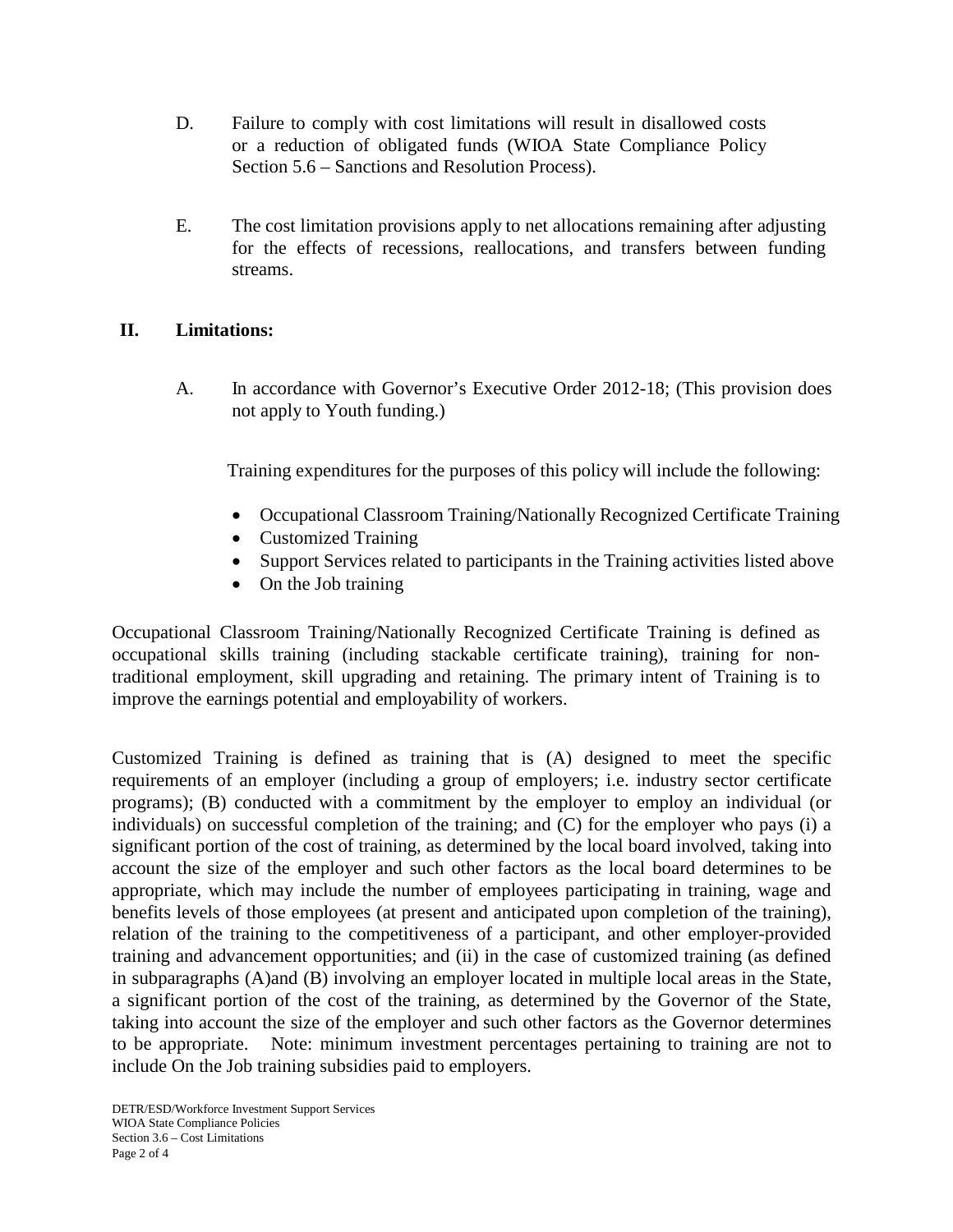Support Services include such things as transportation, child care, dependent care, and housing necessary to enable an individual to participate in WIA training services, within the scope allowed for by regulation.

On the Job training defined as training by an employer that is provided to a paid participant while engaged in productive work in a job that:

(A) provides knowledge or skills essential to the full and adequate performance of the job;

B) is made available through a program that provides reimbursement to the employer of up to 50 percent of the wage rate of the participant, except as provided in WIOA Section 134(b)(3)(H), for the extraordinary costs of providing the training and additional supervision related to the training; and

C) is limited in duration as appropriate to the occupation for which the participant is being trained, taking into account the content of the training, the prior work experience of the participant, and the service strategy of the participant, as appropriate.

The Training Expenditure rate will be monitored on a quarterly basis by DETR. The rate shall be calculated using the following methodology:

> • Using data reported quarterly by each Local Workforce Development Board on DETR form S-2, the Training sub-total plus the Support Services sub-total divided by the Total One Year Availability amount equals the Training Expenditure rate, expressed as a percentage.

Failure by the Local Boards to meet the desired Minimum Training Expenditure Percentage will result in the Local Board being ineligible for any WIA Incentive awards for the program year, and subject to any other sanctions within the compliance policies for the local board or rules and regulations of the Act; and will require a corrective action plan be developed to address the performance deficiency. Failure by a Local Board to meet the required Minimum Training Expenditure Percentage performance goal two years in a row will result in corrective action or decertification of that Local Board.

The Minimum Training Expenditure percentage(s) for subsequent program years, will be determined as a result of outcomes derived from previous years; the training needs determined from the industry sector councils reports; and the recommendations of the local boards, based on the needs of each local workforce investment area.